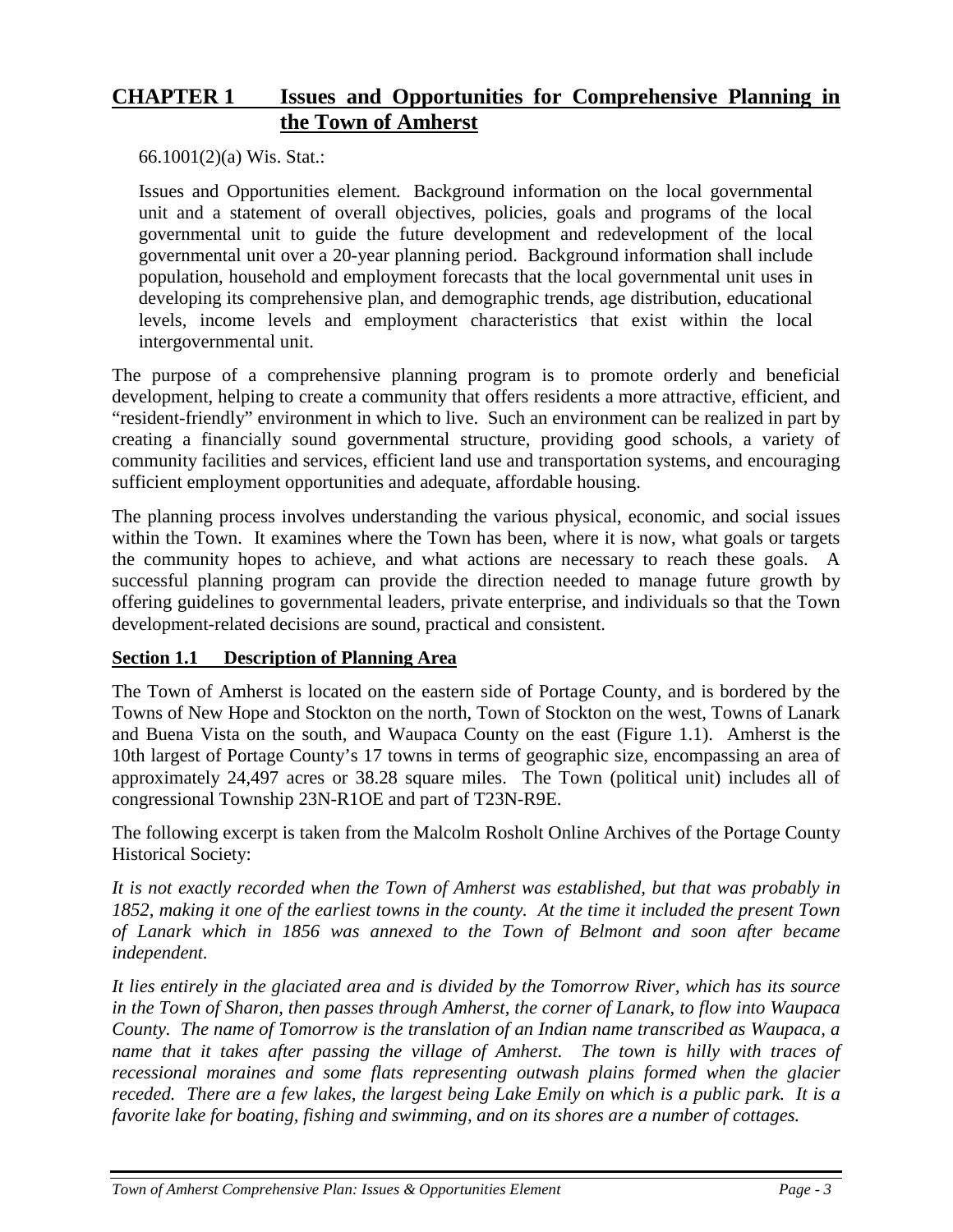*The first settlers were Yankees and English speaking Canadians one of whom suggested the name of the town after his native town of Amherst, Nova Scotia. After 1860 Norwegians arrived in large numbers expanding the colonies in Waupaca County and became the largest foreign ethnic group. As the area was largely wooded, sawmills were built along the Tomorrow River and the Village of Amherst started by 1860 near one of the mills, with shops, taverns and a hotel. It further developed when in 1871 the Wisconsin Central Railroad was built and had a depot close to the town. The following year the Green Bay and Lake Pepin line was established. It passed north of town and westwards crossed the Wisconsin Central Railway at a place which became a Village named [Amherst Junction.](http://www.pchswi.org/archives/communities/amhjunction.html) North of it on the Tomorrow a dam was built by an Englishman named [Nelson,](http://www.pchswi.org/archives/bios/jeromenelson.html) probably at the site of a beaver dam. The waterpower was used for a sawmill; later a gristmill was also built there and the [Village of Nelsonville](http://www.pchswi.org/archives/communities/nelsonville.html) started in the vicinity. All three places were incorporated as villages. [Amherst](http://www.pchswi.org/archives/amherst/Amhersthist1.html) remained the largest with its mills, stores, hotel, bank, telephone exchange, which attracted people other than Yankees and Norwegians, so that it has now five different churches: Lutheran (one American Lutheran, the other of the Missouri Synod, originally started by the Germans), one Methodist, one Episcopal and one Catholic. Nelsonville can be called the Florida of Portage County as Norwegian farmers retire there. As they wanted a peaceful town, a Lutheran church was built. Later, when the village was incorporated, one of the first ordinances banned anyone from bringing any device for gambling and up to the present the village is dry; no tavern and no liquor in the stores.*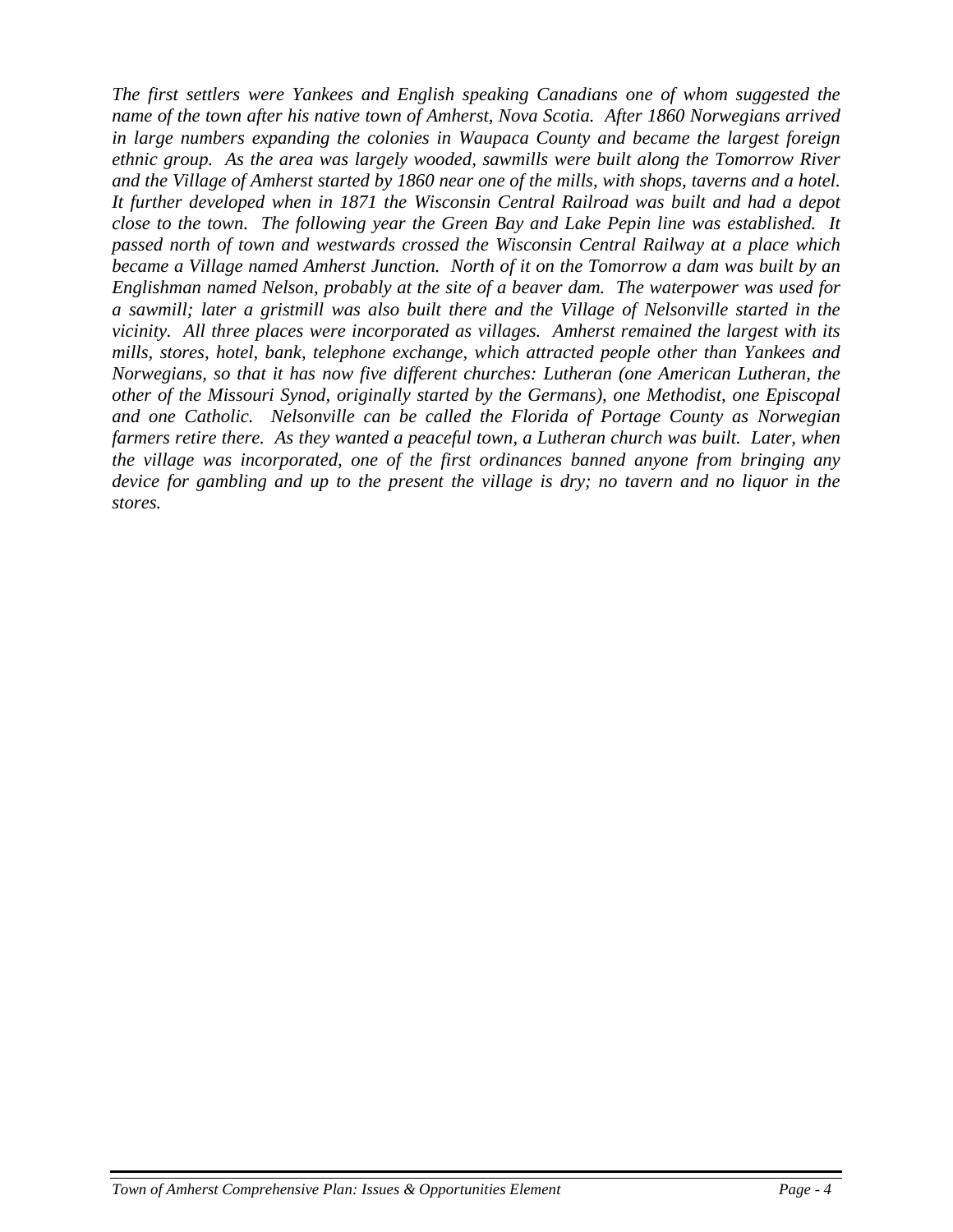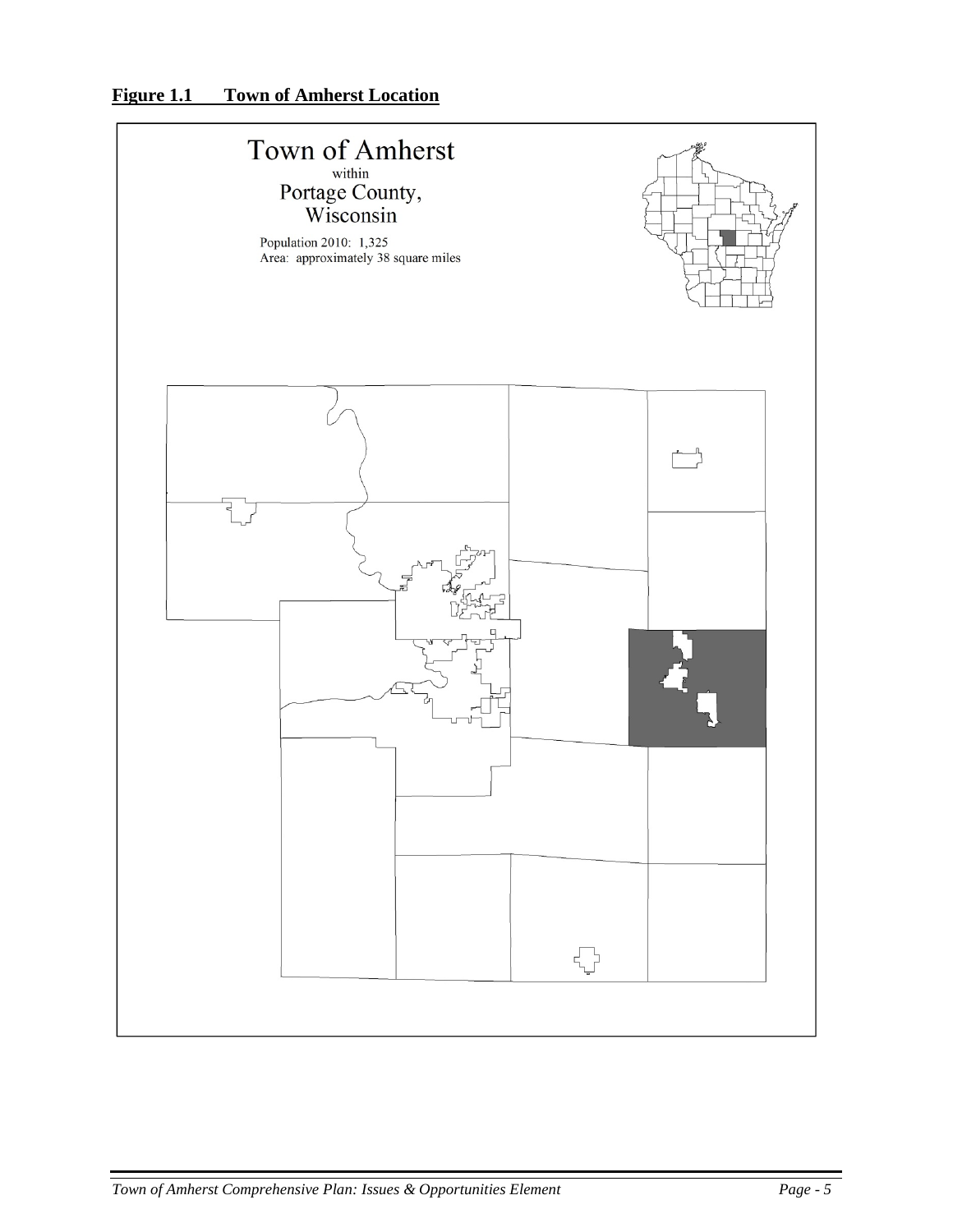## **Section 1.2 Past Planning in the Town of Amhersts dkk**

## A. 1995 Land Use Plan

In 1993, the Town of Amherst Planning Committee began working with the Portage County Planning Department to draft the first land use plan for the Town of Amherst. This planning effort was requested by the Town due mostly to the increased development pressure the community had experienced over the previous 20 years, and to update the County's Farmland Preservation Plan.

The intent of the plan was to serve as a formal statement of Town/County policies regarding land use. The document was formally adopted by the Town Board in September 1995. In addition, the Plan was to serve as a guide in updating the Town's zoning map.

## **Section 1.3 Initial Comprehensive Plan and Current Update Process**

As mentioned in the introduction to this document, this Town of Amherst Comprehensive Plan had its beginning as a part of the County-wide planning project started in June 2001. The Portage County Planning and Zoning Committee, generated preliminary County-wide goal suggestions for the 9 required Plan elements. This information was then forwarded to all local units of government in the fall of 2002. Utilizing the information provided by Portage County, the Town of Amherst Plan Commission began the Town Comprehensive Planning process in earnest in January 2003. The Plan Commission met regularly, often many times a month, through April 2005 to put together the first complete preliminary draft of the plan. The plan was adopted by the Amherst Town Board on June 9, 2005. The comprehensive planning process involved several basic steps:

The first step involved research. Activities included acquiring a thorough knowledge of the existing community setting on a variety of topics, identifying problems that require solutions, and creating community goals, and establishing goals and objectives for growth and development. The second step involved the formation of planning policy. Planning policies recommend a course of action that will accommodate expected change, produce desired change, and prevent undesirable change.

The next step involved the selection of a preferred plan alternative for guiding future growth. The Land Use Element relates how the Town is expected to grow, and generally identifies how development should proceed in the future to achieve community goals. It proposes the most efficient use of land within the financial capabilities of the community by identifying where residential, and other anticipated land uses should occur.

The final step will involve implementation of the plan and programs that influence the day-today decisions made by government officials, private enterprise, and individuals. Plan implementation provides the means by which community goals can be achieved. Three major tools of implementation are the zoning ordinance, subdivision regulations, and capital improvements program.

This update to the Plan, begun in November 1, 2012, follows the same planning steps as the 2005 Plan. The Comprehensive Plan is the primary link between the past, the present, and the future, making it perhaps the best resource for achieving continuity over a period of time. It is to be used as a guide by those making decisions with regard to the development of the community. The Comprehensive Plan must also remain flexible so that it can be modified to reflect the processes of actual development and the changing attitudes and priorities of the community. To maintain an updated Comprehensive Plan, new information must be continually gathered and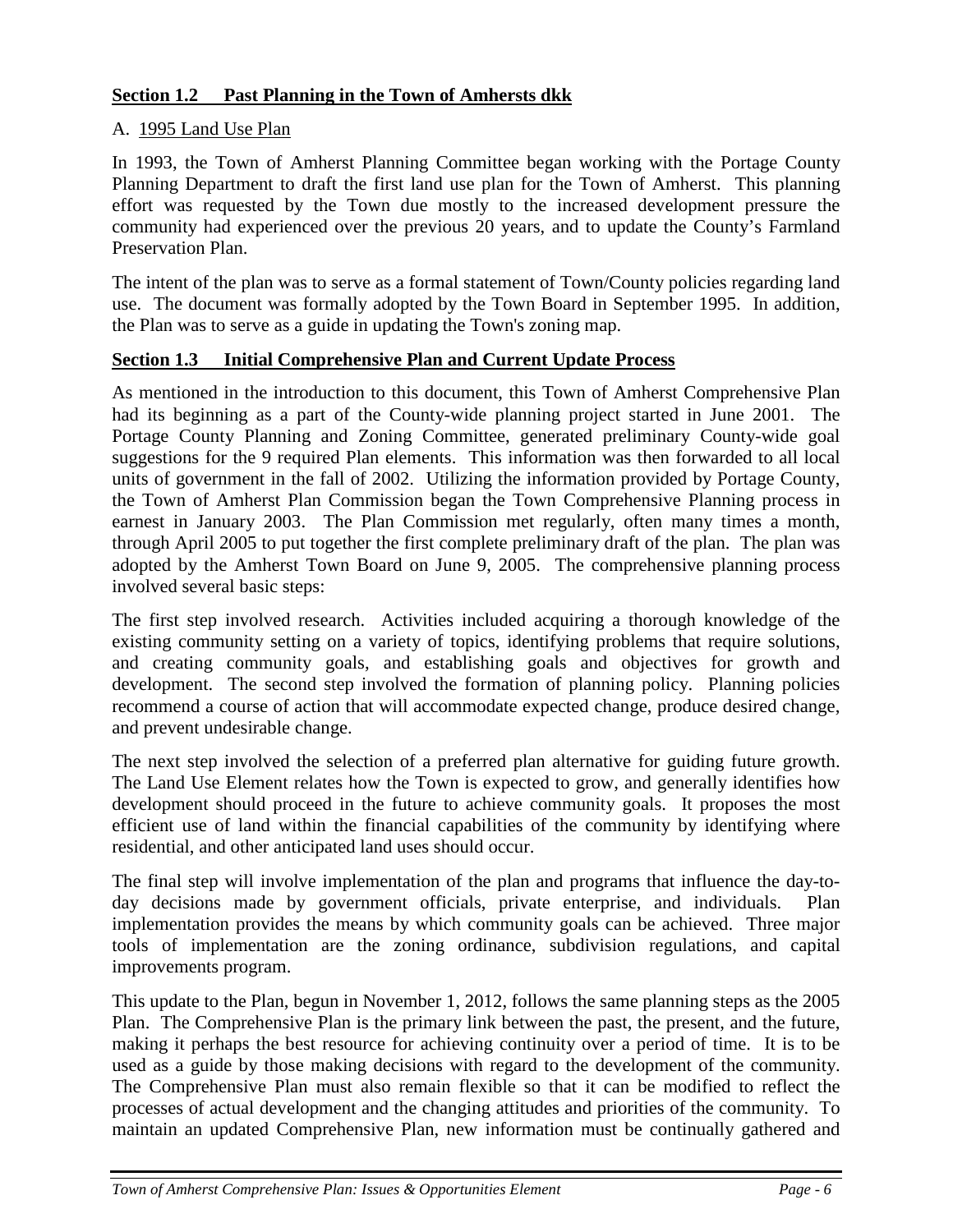studied to determine trends and reevaluate projections, forecasts, and plans. Even policy recommendations, which are relatively permanent statements, may require periodic review to determine their appropriateness and suitability in relation to the direction and character of community development at that time. A well thought-out and updated Comprehensive Plan, with a solid base of public involvement, is one of the most fruitful investments a local government can make. As a collection of policies and plans designed to guide future growth and development, it will help ensure continuity over time as changes occur within the Town of Amherst.

## **Section 1.4 Demographic Trends**

The demographic information in the Comprehensive Plan comes from the U.S. Census Bureau. Through the Census, the name, sex, age, date of birth, race, ethnicity, relationship and housing tenure is collected on every individual in the United States every ten years. Starting with the 2010 Census, the method of collecting data beyond this primary information has been changed. The more detailed socioeconomic information once collected during each Census is now collected annually by the American Community Survey (ACS), which began sampling in 2005.

The ACS is a branch within the U.S. Census Bureau. The Survey is sent to a small percentage of the population each year on a rotating basis throughout the decade. Information for large metropolitan areas is available every year. For urban areas like the City of Stevens Point and Portage County as a whole, estimates are based on a 3 year average. Data at the Town level is based on a 5 year average.

The tables and figures provided below use the U.S. Census or ACS data. This data is available via the American Fact Finder search site at the<http://factfinder2.census.gov/> web site. When looking at the tables and figures remember that they are in many cases estimates and not based on a complete count. The point is that the Census or ACS data is an estimate that may have some error, but it is the most accurate measure of what is happening within the Town that is available.

The tables and figures below compare the Town of Amherst, Town Average, and Portage County as a whole. The Town Average is the result of the Town of Amherst compared against the other 16 Towns in Portage County. Portage County data is for the entire County.

## A. Population Growth

Census data reveals two major, historical population trends for the Town of Amherst (see Figure 1.2). The first major trend was a steady decline in the Town's population over a fifty-year period from 1910 to 1960. This was characteristic of a rural-to-urban population movement which occurred during that period on a county, state, and nationwide basis. The particularly large decline in population during the 1910-1920 period was due, in part, to the incorporation of the Village of Amherst Junction in 1911 and the Village of Nelsonville in 1913 (both Villages incorporated out of the Town of Amherst).

This declining trend was reversed during the 1960's, with the Town experiencing a significant upturn in population, as urban residents began moving back to rural areas. Once again, this change was characteristic of a broader urban-to-rural movement at the County, State, and national levels. In Portage County, the impact of this migration back to the rural areas was greatest in three towns adjacent to the larger population centers. Accordingly, Towns such as Hull and Plover experienced the largest growth spurts due to their proximity to the Stevens Point Urban Area. Nevertheless, population growth in outlying towns, such as Amherst, was still very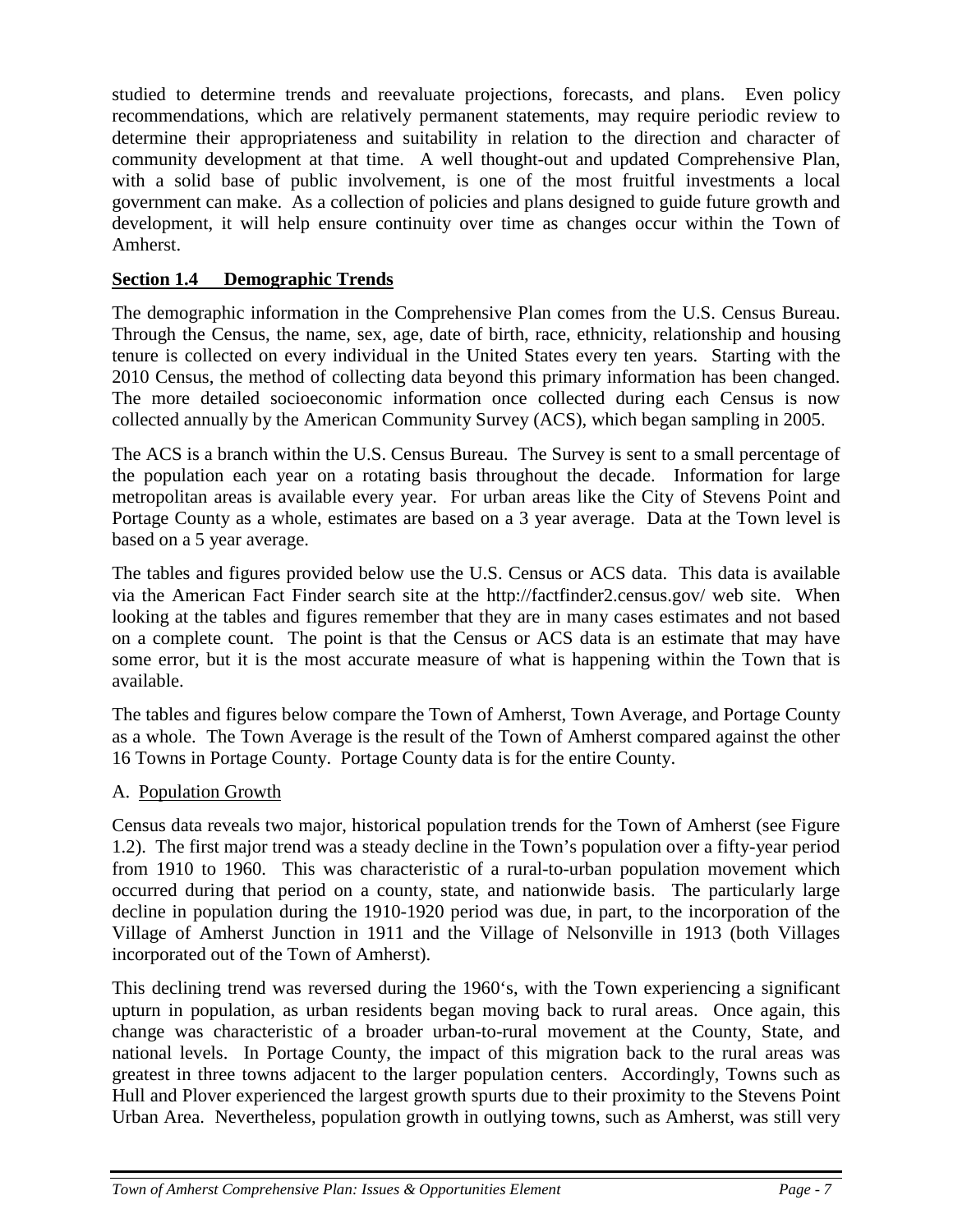significant. Thus, the decade of the 1960's marked the end of the Town of Amherst's declining population and the beginning of a growth period.



**Figure 1.2: Town of Amherst Population Change, 1900 to 2010**

Source: U.S. Bureau of Census 1900 to 2010

More recently, the Town experienced a more modest growth rate of 7.5% during the 1990-2000 period and a declining rate of growth of -7.7% during the 2000-2010 period. In population, the Town of Amherst currently ranks 7th out of 17 towns in Portage County.

|                         | 1970   | 1980   | 1990   | 2000   | 2010   | Change   | 2000-2010 1970-2010<br>Change |
|-------------------------|--------|--------|--------|--------|--------|----------|-------------------------------|
| <b>Town of Amberst</b>  | 936    | 1.215  | 1.335  | 1.435  | 1,325  | $-7.7\%$ | 41.6%                         |
| Town of Buena Vista     | 827    | 1,023  | 1,170  | 1,187  | 1,198  | $0.9\%$  | 44.9%                         |
| <b>Town of Lanark</b>   | 578    | 1.043  | 1,554  | 1,449  | 1,527  | 5.4%     | 164.2%                        |
| Town of New Hope        | 492    | 625    | 694    | 736    | 718    | $-2.4\%$ | 45.9%                         |
| <b>Town of Stockton</b> | 1,537  | 2,208  | 2.494  | 2,896  | 2.917  | 0.7%     | 89.8%                         |
| Portage County          | 47.541 | 57,420 | 61,405 | 67,182 | 70,019 | 4.2%     | 47.3%                         |

**Table 1.1: Amherst Comparison Population Change, 1970 to 2010**

Source: U.S. Census Bureau 1970 - 2010

Population growth is a combination of many factors including birth, death, in and out migration. By examining migration patterns for the residents of the Town of Amherst, we can better understand how growth in the community is occurring (Table 1.2). Altogether, this information provides insight into the nature and pace of new residents moving into the Town.

Based on 2010 American Community Survey information, ninety-six percent (96%) of the Town's residents lived in the same house the previous year. This would show that long-term residents comprise the great majority of the total population.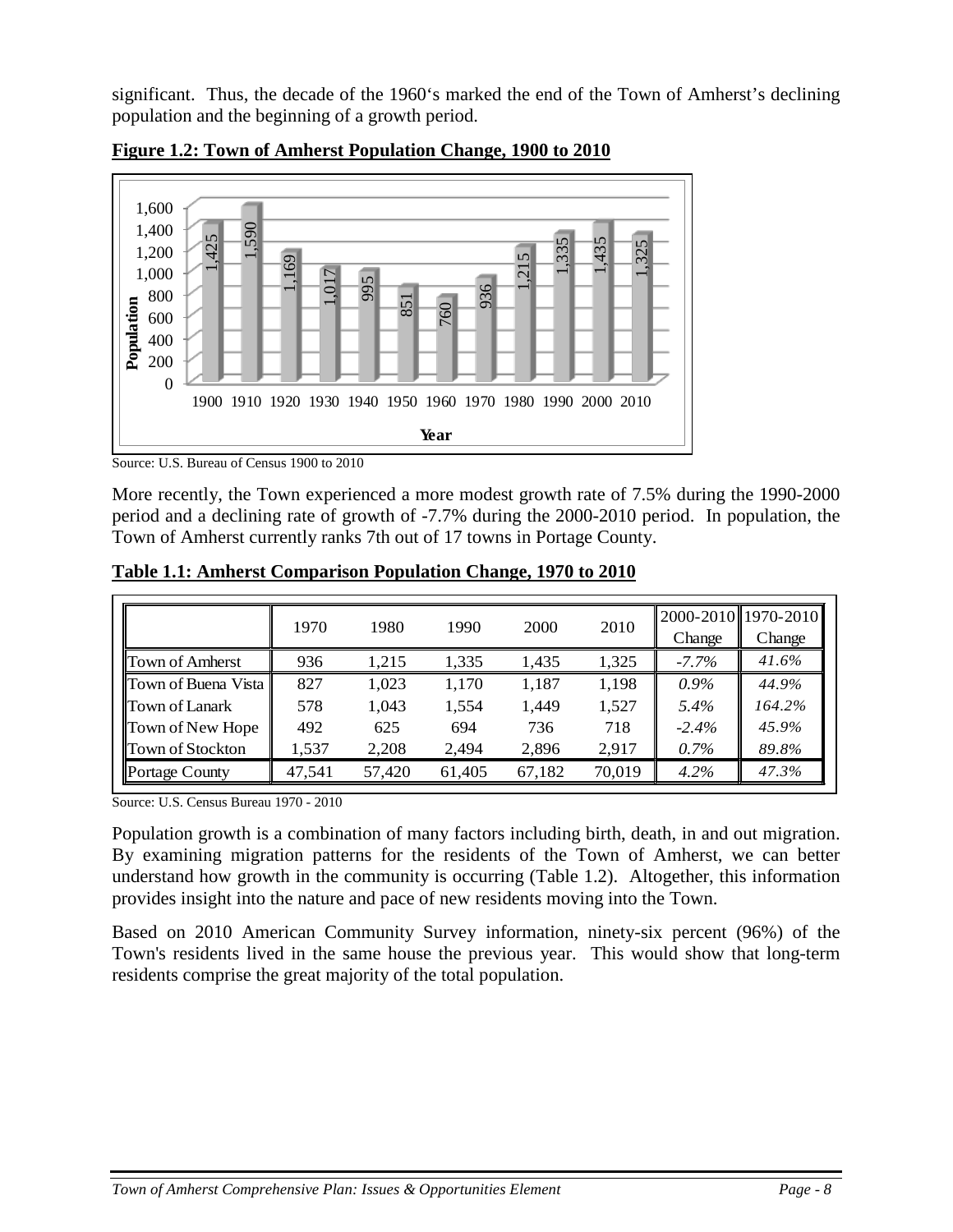|                       | Same house |      |       |       | Different house, Different house,<br>Portage County Different County |       | Different State |       |  |
|-----------------------|------------|------|-------|-------|----------------------------------------------------------------------|-------|-----------------|-------|--|
|                       | 2010       | $\%$ | 2010  | $\%$  | 2010                                                                 | %     | 2010            | %     |  |
| Town of Amberst       | 1,285      | 96%  | 21    | $2\%$ | 23                                                                   | $2\%$ | 11              | $1\%$ |  |
| Town of Buena Vista   | 1,057      | 90%  | 78    | 7%    | 35                                                                   | 3%    | 8               | $1\%$ |  |
| Town of Lanark        | 1,424      | 93%  | 35    | 2%    | 68                                                                   | 4%    | $\Omega$        | $0\%$ |  |
| Town of New Hope      | 671        | 95%  | 35    | 5%    | $\Omega$                                                             | $0\%$ |                 | $0\%$ |  |
| Town of Stockton      | 2,710      | 95%  | 127   | 4%    | 12                                                                   | $0\%$ |                 | 0%    |  |
| <b>Portage County</b> | 55,399     | 81%  | 8,134 | 12%   | 4,037                                                                | 6%    | 926             | $1\%$ |  |

**Table 1.2: Place of Residence for Town Residents One Year Prior**

Source: ACS 2006-2009

#### B. Age Distribution

Table 1.3 below details the number of Town residents that occupied specific age groups in each of the last three census years, along with similar information for an average of all Portage County Towns and the County as a whole.

|                   |         | <b>Town of Amherst</b> |         |         | <b>Town Average</b> |       |         | Portage County |        |
|-------------------|---------|------------------------|---------|---------|---------------------|-------|---------|----------------|--------|
| Age               | 1990    | 2000                   | 2010    | 1990    | 2000                | 2010  | 1990    | 2000           | 2010   |
| Under 5 years     | 121     | 74                     | 72      | 117     | 96                  | 81    | 4,266   | 3,964          | 3,891  |
|                   | $9.1\%$ | 5.2%                   | 5.4%    | $7.7\%$ | $6.0\%$             | 5.3%  | $6.9\%$ | 5.9%           | 5.6%   |
| 5 to 14 years     | 256     | 217                    | 161     | 271     | 255                 | 201   | 9,080   | 9,118          | 8.095  |
|                   | 19.2%   | $15.1\%$               | 12.2%   | 17.8%   | 16.0%               | 13.0% | 14.8%   | 13.6%          | 11.6%  |
| 15 to 24 years    | 181     | 174                    | 121     | 200     | 200                 | 176   | 13,081  | 13,983         | 14,038 |
|                   | 13.6%   | 12.1%                  | $9.1\%$ | 13.2%   | 12.5%               | 11.4% | 21.3%   | 20.8%          | 20.0%  |
| 25 to 34 years    | 195     | 169                    | 124     | 242     | 183                 | 142   | 9,897   | 8,322          | 8,431  |
|                   | 14.6%   | 11.8%                  | 9.4%    | 15.9%   | 11.5%               | 9.2%  | 16.1%   | 12.4%          | 12.0%  |
| 35 to 44 years    | 244     | 212                    | 176     | 247     | 294                 | 205   | 8.690   | 10,261         | 7.991  |
|                   | 18.3%   | 14.8%                  | 13.3%   | 16.3%   | 18.4%               | 13.3% | 14.2%   | 15.3%          | 11.4%  |
| 45 to 54 years    | 122     | 293                    | 198     | 161     | 257                 | 299   | 5,489   | 8,945          | 10,180 |
|                   | $9.1\%$ | 20.4%                  | 14.9%   | 10.6%   | $16.1\%$            | 19.4% | 8.9%    | 13.3%          | 14.5%  |
| 55 to 64 years    | 82      | 116                    | 287     | 150     | 152                 | 236   | 4.299   | 5,235          | 8.438  |
|                   | $6.1\%$ | 8.1%                   | 21.7%   | 9.9%    | 9.5%                | 15.3% | $7.0\%$ | 7.8%           | 12.1%  |
| 65 to 74 years    | 87      | 76                     | 119     | 86      | 96                  | 125   | 3,610   | 3,791          | 4,723  |
|                   | 6.5%    | 5.3%                   | $9.0\%$ | 5.6%    | $6.0\%$             | 8.1%  | 5.9%    | 5.6%           | 6.7%   |
| 75 to 84 years    | 40      | 50                     | 51      | 39      | 52                  | 58    | 2,273   | 2,565          | 2,846  |
|                   | $3.0\%$ | 3.5%                   | 3.8%    | 2.6%    | 3.2%                | 3.8%  | 3.7%    | 3.8%           | 4.1%   |
|                   | 7       | 54                     | 16      | 9       | 12                  | 18    | 720     | 998            | 1.386  |
| 85 years and over | 0.5%    | 3.8%                   | 1.2%    | 0.6%    | 0.8%                | 1.1%  | $1.2\%$ | 1.5%           | 2.0%   |
| <b>TOTAL</b>      | 1,335   | 1,435                  | 1,325   | 1,522   | 1,597               | 1,542 | 61,405  | 67,182         | 70,019 |
| <b>Median Age</b> | 30.9    | 39.3                   | 45.5    | 32.3    | 37.7                | 43.8  | 29.3    | 33.0           | 35.8   |

**Table 1.3: Distribution of Population, by Ten-Year Age Groups**

Source: U.S. Census Bureau, 1990, 2000, and 2010 Census DP05.

Insight into the nature of the Town's population change over time can be gained through examining how the different age groups change as they move through their life cycles. Age groups for the Towns and County (or "cohorts" as they are called when tracking a group of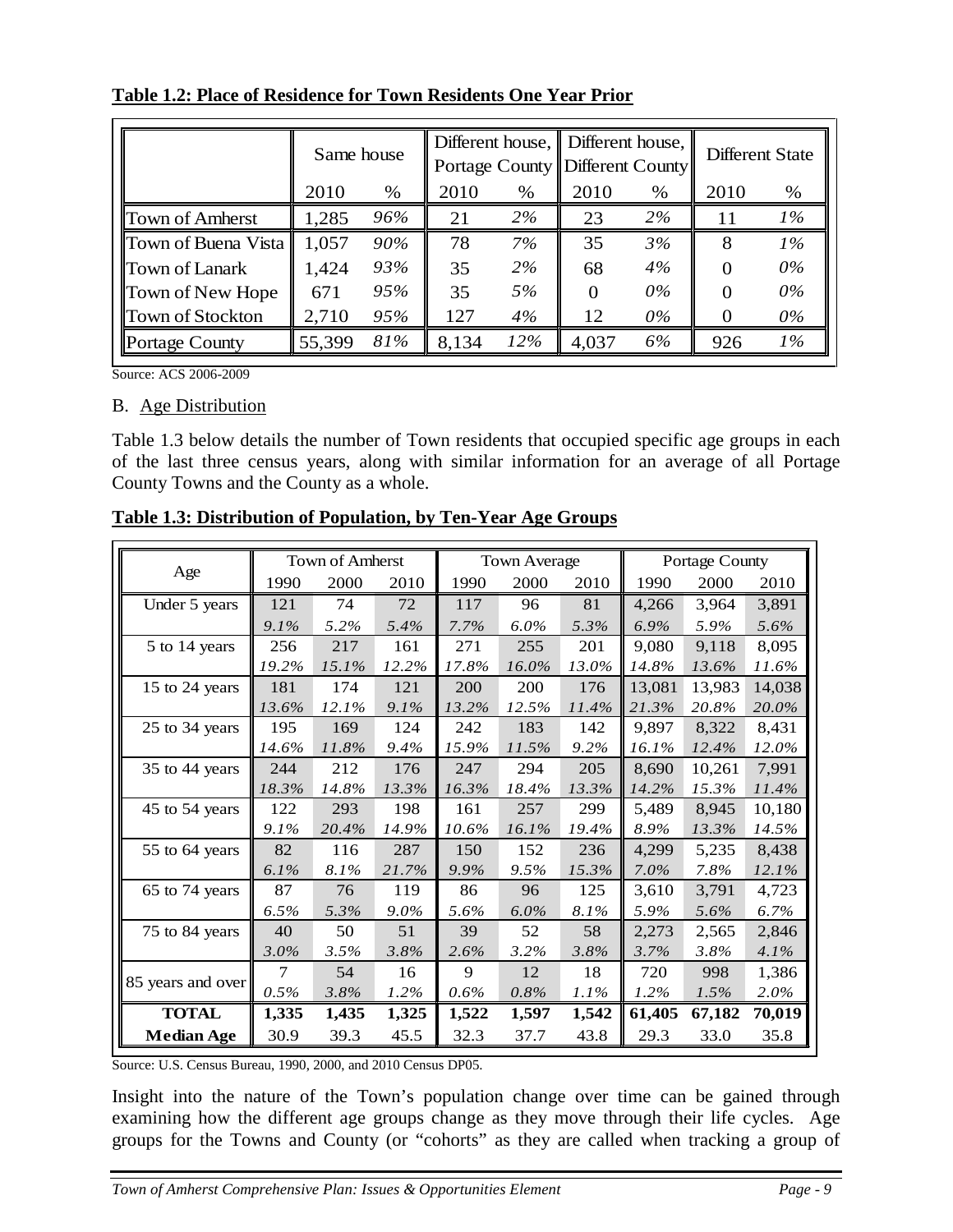same-aged people) have been displayed in the table in ten-year increments to more easily see how their numbers increase or decline over different census years. The diagonal series of gray and white boxes within Table 1.3 indicate the path of each age cohort through the three census periods.

The 5-to-14 year old cohort for the Town of Amherst numbered 256 in 1990. Their number declined by 132 persons (-52%) by the year 2010 (as the 5-to-14 year olds became 25-to-34 year olds). Some of this decline may be explained by children leaving home for college or jobs. For the most part, the age cohorts between under 5-to-44 years old have experienced decreases in numbers, while age groups 45 and above experienced an increase in numbers between 1990 and 2010. In comparing similar cohorts to the Town Average and County overall, a similar pattern can be seen.

The "median age" is the point where  $\frac{1}{2}$  of the population lies above and  $\frac{1}{2}$  lies below; the older this age is, the older the overall population for a place is becoming. The median age for the Town of Amherst was 45.5 years old in 2010, increasing by 14.6 years since 1990. The other Towns across Portage County have seen their median age increase at a slower pace (11.5 years). The County as a whole has seen its median age increase at an even slower rate, 6.5 years over the twenty-year period. This is an indication that the Towns overall are aging more rapidly than the County's Villages or City of Stevens Point.

As one would expect with the rise in median age, the percentage of the population for the Towns within Portage County over the age of 65 has been trending upward since 1990 as well. The Town of Amherst 65+ population segment increased from 10% of total population in 1990 to 14% in 2010. The average Portage County Town saw this segment increase from 8.8% to 13%, and the County as a whole increased from 10.85 to 12.8%. The number of seniors aged 75 and over has increased by about fifty percent since 1990, with the number of residents aged 85+ increasing from 7 in 1990 to 16 in 2010.

## C. Education Levels

As is typical across the different municipal divisions within Portage County, the Town of Amherst raised its' overall educational attainment over the last 20 years (Table 1.4). This achievement is a result of the combination of in-migration, continued educational involvement by the existing residents of the Town and the passing of older residents who did not have the educational opportunities enjoyed today.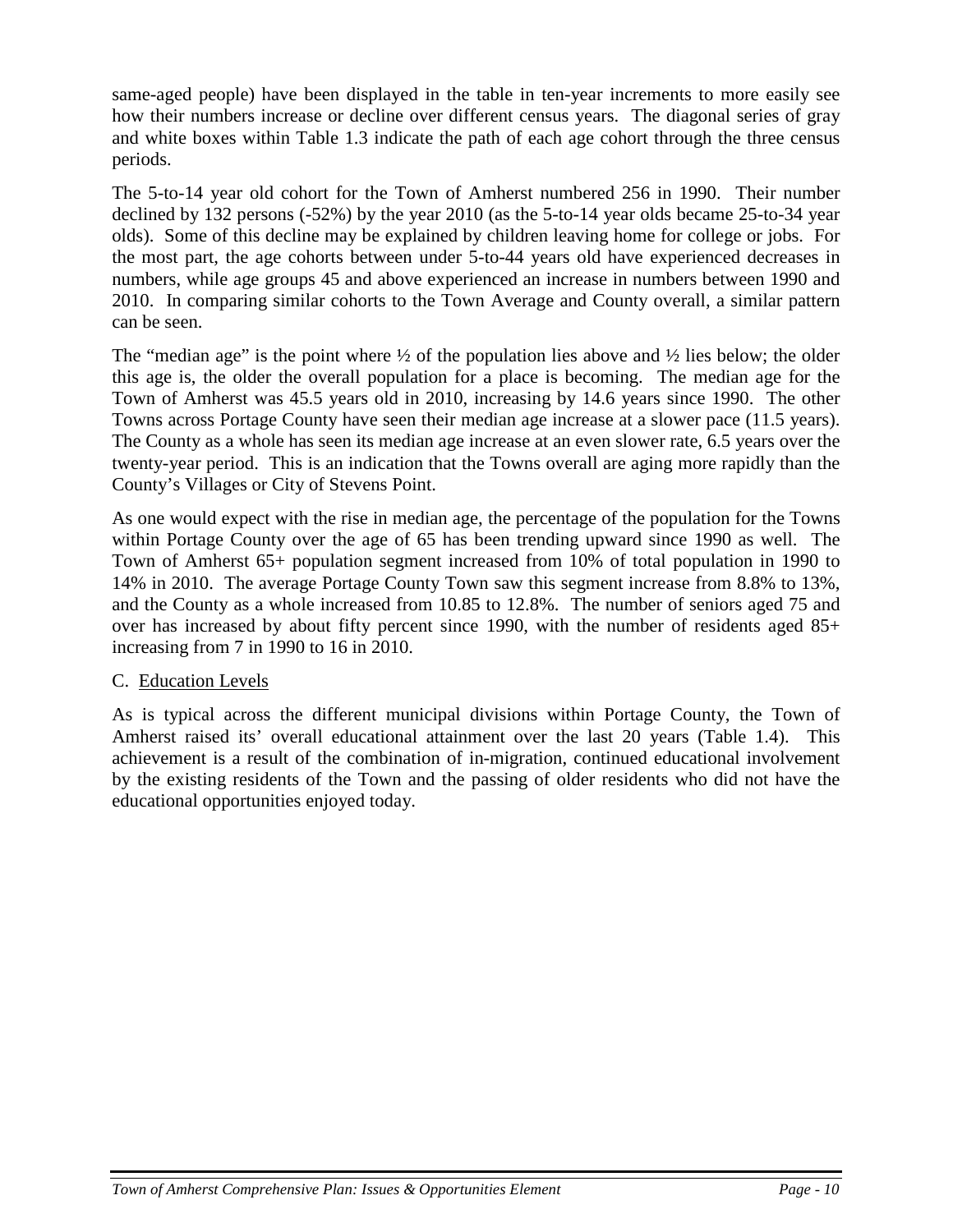| Ed. Attainment      |       | <b>Town of Amherst</b> |         |       | <b>Town Average</b> |         |         | Portage County |        |
|---------------------|-------|------------------------|---------|-------|---------------------|---------|---------|----------------|--------|
| (Persons $25$ yrs+) | 1990  | 2000                   | 2010    | 1990  | 2000                | 2010    | 1990    | 2000           | 2010   |
| Less Than           | 114   | 42                     | 43      | 118   | 67                  | 44      | 4,065   | 2,420          | 1,577  |
| 9th Grade           | 14.7% | 4.3%                   | 4.2%    | 13.5% | 6.4%                | 4.3%    | 11.6%   | $6.0\%$        | 3.8%   |
| 9th to 12th Grade   | 83    | 95                     | 58      | 82    | 84                  | 74      | 3,029   | 3,019          | 2,415  |
| (No Diploma)        | 10.7% | 9.7%                   | 5.6%    | 9.3%  | 8.0%                | 7.2%    | 8.7%    | 7.5%           | 5.9%   |
| <b>High School</b>  | 300   | 386                    | 476     | 392   | 444                 | 434     | 14,082  | 14,952         | 14,911 |
| Graduate            | 38.6% | 39.4%                  | 46.0%   | 44.9% | 42.3%               | 42.1%   | 40.2%   | 37.2%          | 36.4%  |
| Some College        | 122   | 229                    | 199     | 113   | 181                 | 170     | 5,205   | 7,572          | 8,143  |
| (No Degree)         | 15.7% | 23.4%                  | 19.2%   | 12.9% | 17.3%               | 16.5%   | 14.9%   | 18.9%          | 19.9%  |
| Associate           | 52    | 68                     | 63      | 42    | 73                  | 93      | 1,922   | 2,802          | 3,263  |
| Degree              | 6.7%  | 6.9%                   | $6.1\%$ | 4.8%  | $7.0\%$             | $9.0\%$ | 5.5%    | $7.0\%$        | 8.0%   |
| Bachelor's          | 84    | 122                    | 165     | 89    | 142                 | 146     | 4,594   | 6,468          | 7,151  |
| Degree              | 10.8% | 12.4%                  | 15.9%   | 10.2% | 13.5%               | 14.1%   | 13.1%   | 16.1%          | 17.5%  |
| Grad / Profess      | 22    | 38                     | 31      | 37    | 58                  | 69      | 2,107   | 2,910          | 3,502  |
| Degree              | 2.8%  | 3.9%                   | $3.0\%$ | 4.3%  | 5.5%                | 6.7%    | $6.0\%$ | 7.2%           | 8.5%   |
| <b>TOTAL</b>        | 777   | 980                    | 1,035   | 873   | 1,048               | 1,031   | 35,004  | 40,143         | 40,962 |

**Table 1.4: Comparison of Educational Attainment for Residents 25 Years and Older**

Source: U.S. Census Bureau, 1990, 2000 Census, and the ACS Survey data from 2005 to 2009 DP02.

## D. Households and Income

The Town of Amherst residential community is made up of different types of households. The U.S. Census defines a household simply as "including all of the people who occupy a housing unit". People not living in households are classified as living in group quarters. "Family Households" consist of a householder and one or more other people related to the householder by birth, marriage, or adoption. "Nonfamily Households" consist of people living alone and households which do not have any members related to the householder. Table 1.5 below details the changes in the make-up of Town of Amherst households over the last 20 years, and compares them to the Portage County data and the average of the County Towns. Family households, traditionally the primary household type within Amherst, have seen their percentage of total households slightly decrease over the last 20 years, even as their numbers increase, mirroring a County-wide declining trend. Married-couple householders are by far the most numerous, but their percentage of Family numbers has dipped slightly. Single-parent headed households within Amherst have increased over the 20 year period to represent 16% of Family numbers, up from 10%. This percentage is higher than the Town Average (12%), and slightly lower than the County overall (17%).

Amherst's non-family households have increased from approximately 16% of total households in 1990 to 24% in 2010. The percent of Amherst residents 65 years and older have stayed nearly steady, increasing by 1% over the same period.

The Persons Per Household (PPH) calculation for the Town of Amherst, along with the average of Towns and the County overall have continued a declining trend over the last 20 years. Amherst closely matches the size and rate of decline of the Town Average.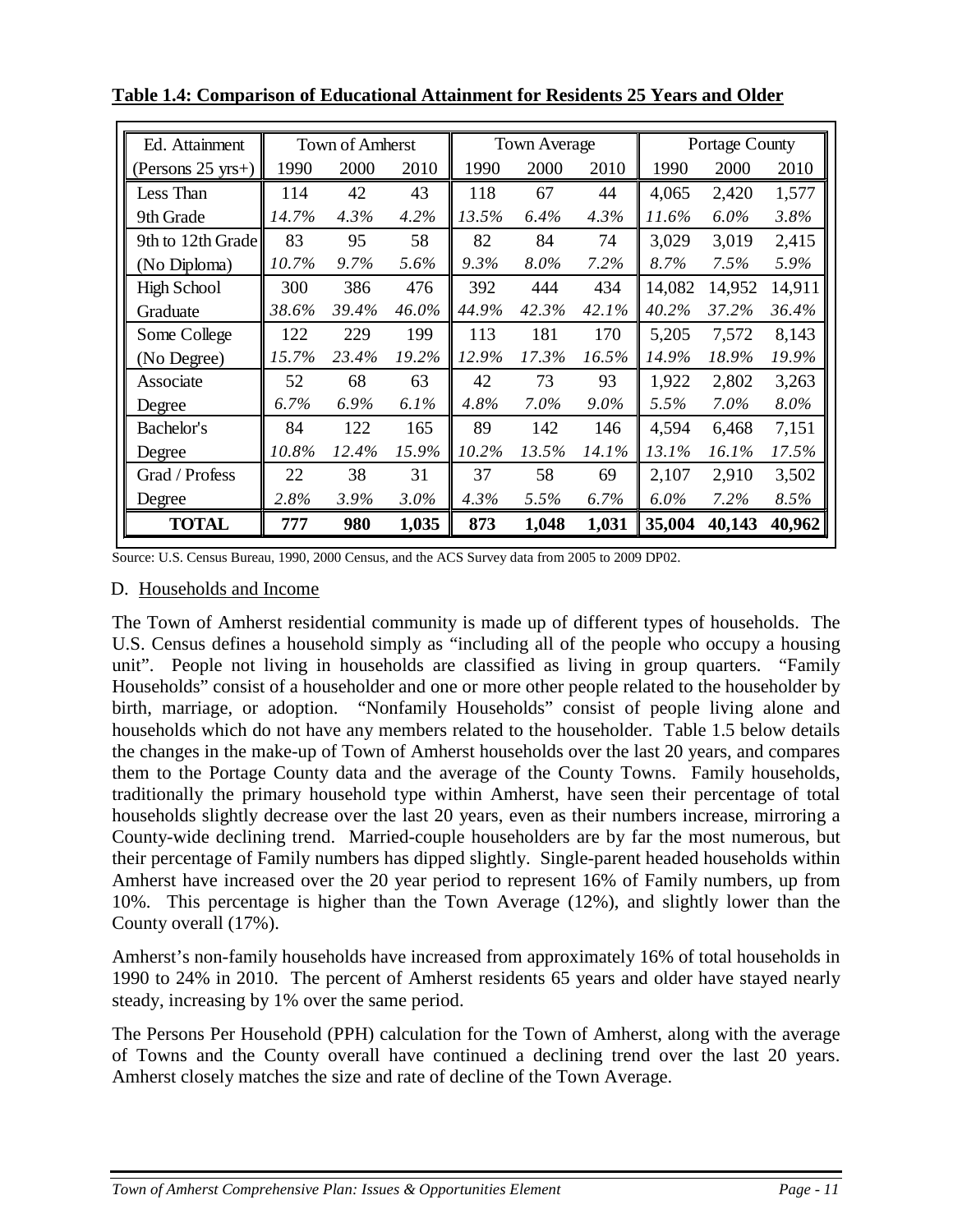|                                  |      | Town of Amherst |      |      |      | <b>Town Average</b> |        |        | Portage County |
|----------------------------------|------|-----------------|------|------|------|---------------------|--------|--------|----------------|
| <b>HOUSEHOLDS BY TYPE</b>        | 1990 | 2000            | 2010 | 1990 | 2000 | 2010                | 1990   | 2000   | 2010           |
| <b>Family Households</b>         | 362  | 391             | 403  | 406  | 454  | 458                 | 14,883 | 16,496 | 17,270         |
| Percent of Total Households      | 84%  | 79%             | 77%  | 82%  | 79%  | 76%                 | 70%    | 66%    | 62%            |
| Married-couple families          | 325  | 349             | 363  | 359  | 404  | 400                 | 12,645 | 13,808 | 14,155         |
| Percent of Family Households     | 90%  | 89%             | 90%  | 88%  | 89%  | 87%                 | 85%    | 84%    | 82%            |
| Other family, male householder   | 16   | 23              | 20   | 18   | 21   | 24                  | 602    | 861    | 1,023          |
| Percent of Family Households     | 4%   | 6%              | 5%   | 4%   | 5%   | 5%                  | 4%     | 5%     | 6%             |
| Other family, female householder | 21   | 19              | 20   | 29   | 29   | 34                  | 1,636  | 1,827  | 2,092          |
| Percent of Family Households     | 6%   | 5%              | 5%   | 7%   | 6%   | 7%                  | 11%    | $11\%$ | $12\%$         |
| <b>Nonfamily Households</b>      | 67   | 103             | 121  | 87   | 122  | 142                 | 6,423  | 8,544  | 10,544         |
| Percent of Total Households      | 16%  | 21%             | 23%  | 18%  | 21%  | 24%                 | 30%    | 34%    | 38%            |
| Householder living alone         | 54   | 84              | 100  | 70   | 95   | 111                 | 4.679  | 6,130  | 7,559          |
| Percent of Non-Family Households | 81%  | 82%             | 19%  | 81%  | 78%  | 78%                 | 73%    | 72%    | 72%            |
| Householder 65 years and over    | 21   | 34              | 34   | 29   | 34   | 41                  | 1.933  | 2,196  | 2,632          |
| Percent of Non-Family Households | 31%  | 33%             | 6%   | 33%  | 28%  | 29%                 | 30%    | 26%    | 25%            |
| <b>TOTAL HOUSEHOLDS</b>          | 429  | 494             | 524  | 493  | 576  | 600                 | 21,306 | 25,040 | 27,814         |
| Persons Per Household            | 3.11 | 2.80            | 2.53 | 3.00 | 2.71 | 2.55                | 2.71   | 2.54   | 2.39           |

### **Table 1.5: Household Type Comparison**

Source: U.S. Census Bureau, 1990, 2000, and 2010 Census SF1.

Another instructive piece of information on the state of households within the Town is the level of income that each household achieves. Again the Census provides insight into the range of incomes present within Amherst. Table 1.6 below describes how household incomes have changed in the last 20 years. It is a testimony to both the inflation of wages and the increased earning power of the residents of Town of Amherst that the percentage of households making greater than \$50,000 per year has increased from 21.4% in 1989 to nearly 56% in 2010. Median household income increased from \$32,679 to \$59,722 over the same period, a level consistent with the average of Portage County Towns, and higher than Portage County overall.

| Household Income Per                                              |                          | Town of Amherst |         |                          | <b>Town Average</b> |       |                            | Portage County |          |
|-------------------------------------------------------------------|--------------------------|-----------------|---------|--------------------------|---------------------|-------|----------------------------|----------------|----------|
| Year                                                              | 1989                     | 1999            | 2010    | 1989                     | 1999                | 2010  | 1989                       | 1999           | 2010     |
| Less Than \$10,000                                                | 24                       | 41              | 16      | 50                       | 25                  | 22    | 3,210                      | 1,767          | 1,854    |
|                                                                   | 5.7%                     | 8.2%            | 2.8%    | $10.1\%$                 | 4.2%                | 3.5%  | 15.0%                      | 7.0%           | 6.9%     |
| \$10,000 to \$14,999                                              | 27                       | 17              | 5       | 37                       | 24                  | 25    | 1,978                      | 1,608          | 1,520    |
|                                                                   | 6.4%                     | 3.4%            | 0.9%    | 7.5%                     | 4.2%                | 4.0%  | 9.3%                       | 6.4%           | 5.6%     |
| \$15,000 to \$24,999                                              | 96                       | 38              | 35      | 84                       | 56                  | 52    | 4,072                      | 3,174          | 3,180    |
|                                                                   | 22.9%                    | 7.6%            | 6.2%    | 16.9%                    | 9.6%                | 8.5%  | 19.1%                      | 12.6%          | 11.8%    |
| \$25,000 to \$34,999                                              | 76                       | 54              | 77      | 85                       | 76                  | 56    | 3.654                      | 3.425          | 2.744    |
|                                                                   | 18.1%                    | 10.8%           | 13.6%   | 17.1%                    | 13.0%               | 9.3%  | 17.1%                      | 13.6%          | 10.2%    |
| \$35,000 to \$49,999                                              | 107                      | 95              | 118     | 124                      | 112                 | 83    | 4,370                      | 4,484          | 3,908    |
|                                                                   | 25.5%                    | 19.1%           | 20.8%   | 25.0%                    | 19.2%               | 13.7% | 20.5%                      | 17.9%          | 14.5%    |
| \$50,000 to \$74,999                                              | 79                       | 160             | 117     | 82                       | 153                 | 155   | 2,983                      | 5,771          | 6,002    |
|                                                                   | 18.8%                    | 32.1%           | 20.6%   | 16.5%                    | 26.3%               | 25.4% | 14.0%                      | 23.0%          | 22.3%    |
| \$75,000 to \$99,999                                              | 6                        | 52              | 110     | 22                       | 82                  | 112   | 661                        | 2,820          | 3,709    |
|                                                                   | 1.4%                     | 10.4%           | 19.4%   | 4.4%                     | 14.1%               | 18.4% | 3.1%                       | 11.2%          | 13.8%    |
| \$100,000 to \$149,999                                            |                          | 34              | 56      | 8                        | 36                  | 76    | 274                        | 1.346          | 2,828    |
|                                                                   | 0.2%                     | 6.8%            | 9.9%    | 1.7%                     | 6.1%                | 12.5% | 1.3%                       | 5.4%           | 10.5%    |
| \$150,000 or more                                                 | $\overline{\mathcal{L}}$ | 7               | 34      | $\overline{\phantom{0}}$ | 19                  | 29    | 134                        | 717            | 1,200    |
|                                                                   | $1.0\%$                  | 1.4%            | $6.0\%$ | $0.9\%$                  | 3.2%                | 4.7%  | 0.6%                       | 2.9%           | 4.5%     |
| <b>Total Households</b>                                           | 420                      | 498             | 568     | 496                      | 583                 | 609   | 21,336                     | 25,112         | 26,945   |
| Median H-Hold Income \$32,679 \$50,435 \$59,722 \$31,439 \$47,887 |                          |                 |         |                          |                     |       | \$59,825 \$28,686 \$43,487 |                | \$50,978 |

## **Table 1.6: Household Income Comparison**

Source: U.S. Census Bureau, 1990, 2000 Census and ACS data from 2005 to 2009 table DP03.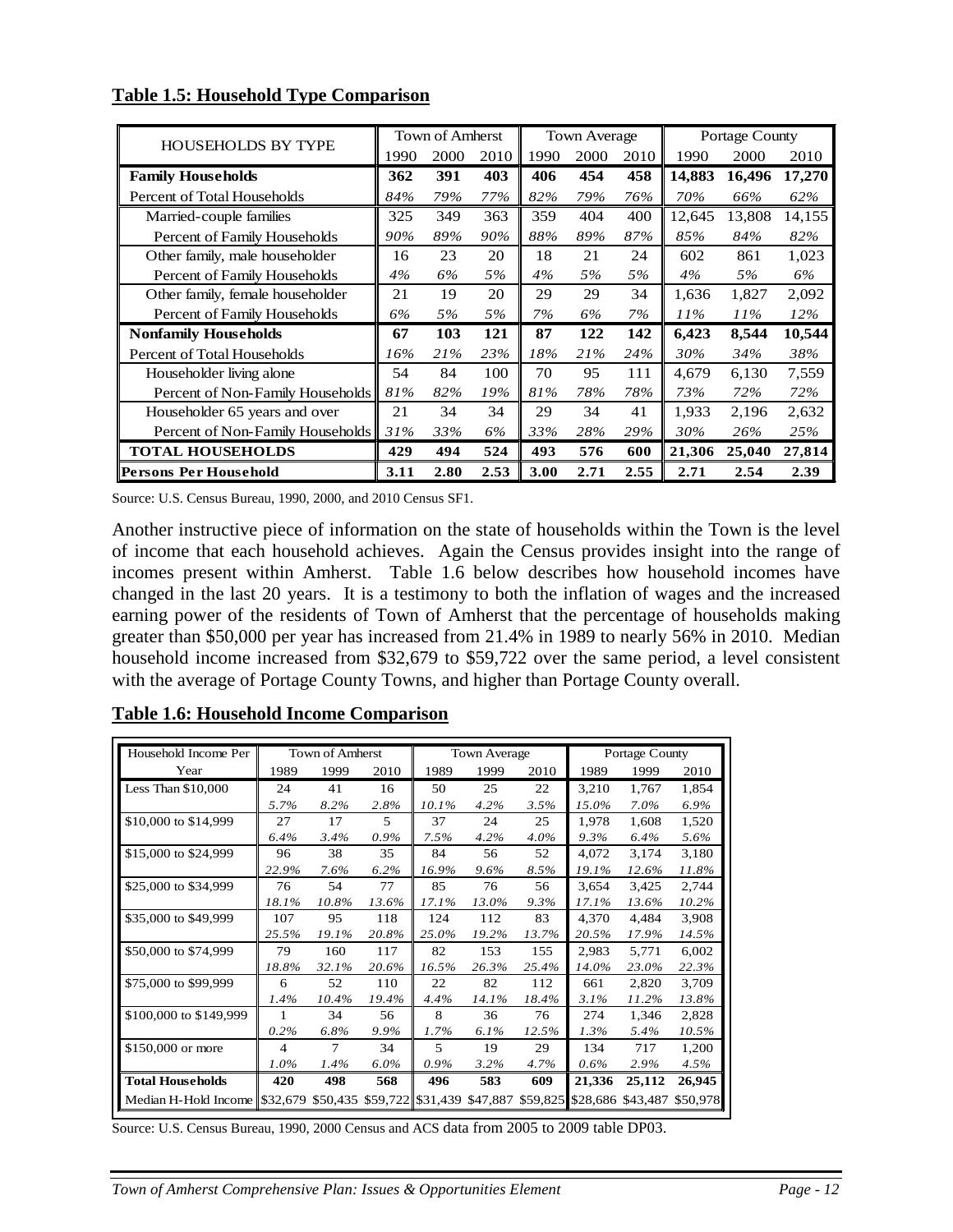With the examination of income information, the Town of Amherst should also assess the poverty status of its residents. "Poverty" is generally defined as a set of money income thresholds that vary by family size and composition to determine who is poor. If a family's total income is less than that family's threshold, then that family, and every individual in it, is considered poor. The poverty thresholds do not vary geographically. That is, they are the same throughout the United States. However, the poverty thresholds are updated annually for inflation using the Consumer Price Index (CPI-U). The official poverty definition counts money income before taxes and does not include capital gains and non-cash benefits (such as public housing, food stamps, and Medicaid). Poverty is not defined for people in military barracks, institutional group quarters, or for unrelated children under age 15 (such as foster children). Table 1.7 below outlines poverty thresholds for 1980, 1990, 2000 and 2011. Table 1.8 lists the Census information on poverty for the total number of residents, persons age 65 and above, and families within the Town of Amherst, the Town Average, and Portage County as a whole.

| Size of Family Unit<br>(Poverty Threshold) | 1980     | 1990     | 2000     | 2011     |
|--------------------------------------------|----------|----------|----------|----------|
| One Person                                 | \$4,190  | \$6,652  | \$8,794  | \$11,702 |
| <b>Two Persons</b>                         | \$5,363  | \$8,509  | \$11,239 | \$15,063 |
| Three Persons                              | \$6,565  | \$10,419 | \$13,738 | \$17,595 |
| <b>Four Persons</b>                        | \$8,414  | \$13,481 | \$17,603 | \$23,201 |
| <b>Five Persons</b>                        | \$9,966  | \$15,792 | \$20,819 | \$27,979 |
| <b>Six Persons</b>                         | \$11,269 | \$17,839 | \$23,528 | \$32,181 |
| <b>Seven Persons</b>                       | \$12,761 | \$20,241 | \$26,754 | \$37,029 |
| <b>Eight Persons</b>                       | \$14,199 | \$22,582 | \$29,701 | \$41,414 |
| Nine Persons or More                       | \$16,896 | \$26,848 | \$35,060 | \$49,818 |

**Table 1.7: Poverty Thresholds - 1980, 1990, 2000, and 2011**

Source: U.S. Census Bureau 1980-2000 and Social, Economic, and Housing Statistics Division: Poverty, Revised: June 25, 2012.

According to Census figures, the Town of Amherst has experienced a decrease in the number of residents earning below the poverty level as compared to the County as a whole

#### **Table 1.8: Percent in Poverty Comparison**

| <b>Poverty Statistics For</b> | Town of Amherst |         |       |       | Town Average |         | <b>Portage County</b> |         |                                  |  |
|-------------------------------|-----------------|---------|-------|-------|--------------|---------|-----------------------|---------|----------------------------------|--|
| <b>Selected Populations</b>   | 1989            | 1999    | 2010  | 1989  | 1999         | 2010    | 1989                  | 1999    | 2010                             |  |
| Persons                       | 1,333           | 1,435   | 1,356 | 1,487 |              |         |                       |         | 1,597 1,546 57,805 67,182 65,720 |  |
| Below poverty level           | 111             | 94      | 77    | 131   | 82           | 75      | 7,454                 | 6,074   | 7,924                            |  |
| % below poverty               | 8.3%            | $6.6\%$ | 5.7%  | 8.8%  | 5.1%         |         | $4.9\%$   12.9%       | $9.0\%$ | $12.1\%$                         |  |
| Persons 65 Years and Over     | 13              | 180     | 231   | 134   | <b>160</b>   | 199     | 5,327                 | 7,354   | 8,356                            |  |
| Below poverty level           | 10              | 54      | 6     | 15    | 12           | 14      | 740                   | 561     | 690                              |  |
| % below poverty               | 76.9%           | 30.0%   | 2.6%  | 10.8% | $7.4\%$      |         | $6.9\%$ 13.9%         | 7.6%    | 8.3%                             |  |
| <b>Families</b>               | 352             | 388     | 401   | 399   | 455          | 474     | $\vert$ 14,927        |         | 16,643 17,658                    |  |
| <b>Below Poverty Level</b>    | 22              | 13      | 18    | 26    | 15           | 16      | 1,051                 | 725     | 901                              |  |
| % below poverty               | 6.3%            | 3.4%    | 4.5%  | 6.6%  | $3.2\%$      | $3.4\%$ | $7.0\%$               | $4.4\%$ | 5.1%                             |  |

Source: U.S. Census Bureau, 1989 and 1999; ACS data from 2005 to 2009, Tables S1701 and S1702.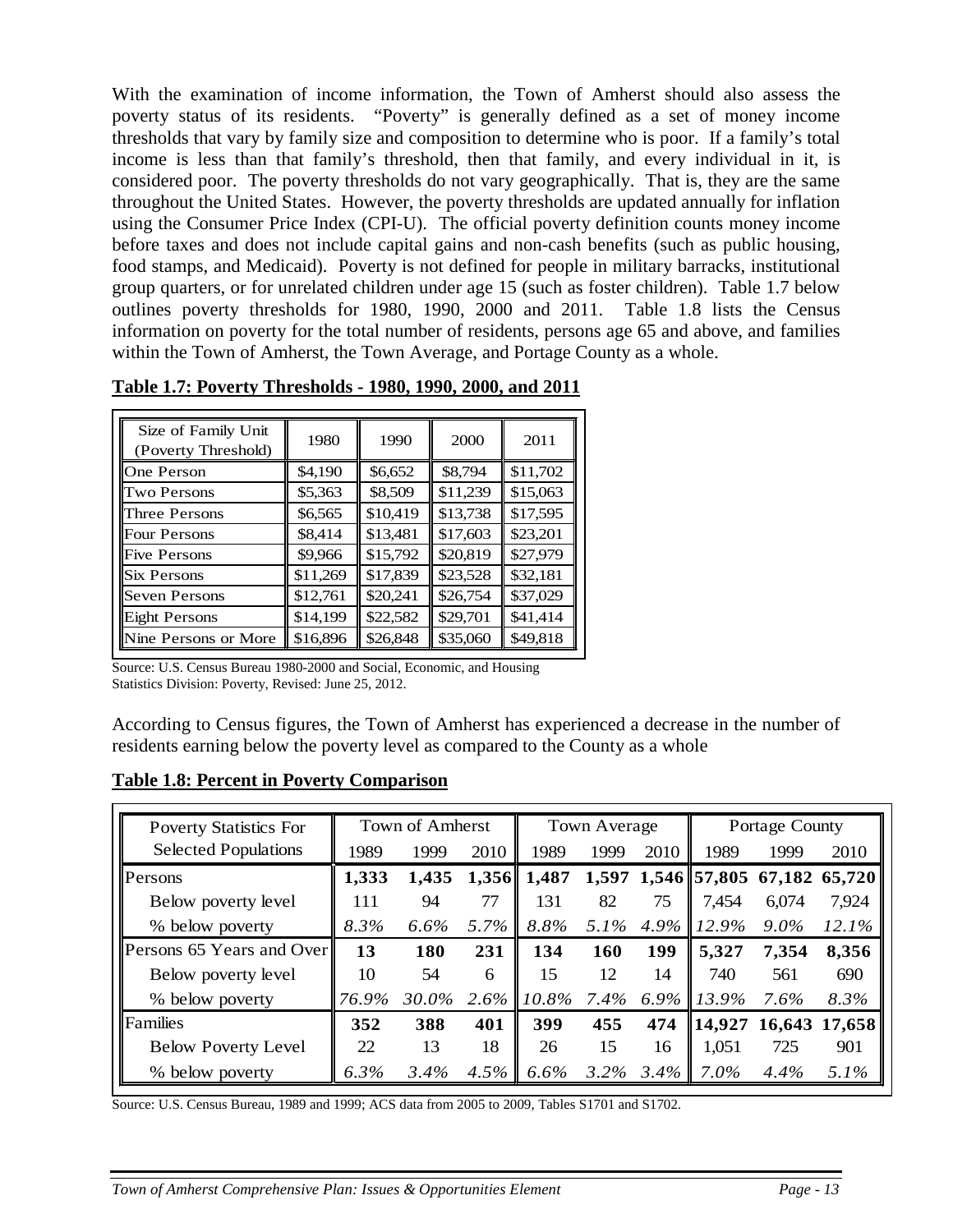## E. Employment Characteristics

Figure 1.3 below summarizes employment by industry provided by ACS. This information represents what type of industry that the working residents of Amherst were employed by, and is not a listing of the employment currently located within the Town. The discussion of the Amherst economy will take place within the Economic Development Element of this Comprehensive Plan.

The U.S. Census Bureau has changed the method of producing the statistics for the summary of employment by industry, creating a situation where comparison between the 1990, 2000, and 2010 Census is not possible. Figure 1.3 below shows the employment by industry for residents of Amherst as identified in the 2010 Census.



**Figure 1.3: Town of Amherst Summary of Employment by Industry, 2010**

Source: U.S. Census Bureau, ACS data from 2005 to 2009 table DP03.

The leading industry for employment is Educational, Health, and Social Services. Employment as illustrated here is fairly equally distributed. The first six industry categories account for 72% of the workforce. The Town has agriculture as the 4th leading industry by employment at12% of the workforce. Agriculture is 53% of the land use in the Town.

## **Section 1.5 Forecasts**

## A. Population Projections

Population projections for the State's cities, villages, and towns are developed by the State of Wisconsin Department of Administration (DOA). The most recent population projections for the Town of Amherst were created in 2008. Based on those projections, The Town of Amherst will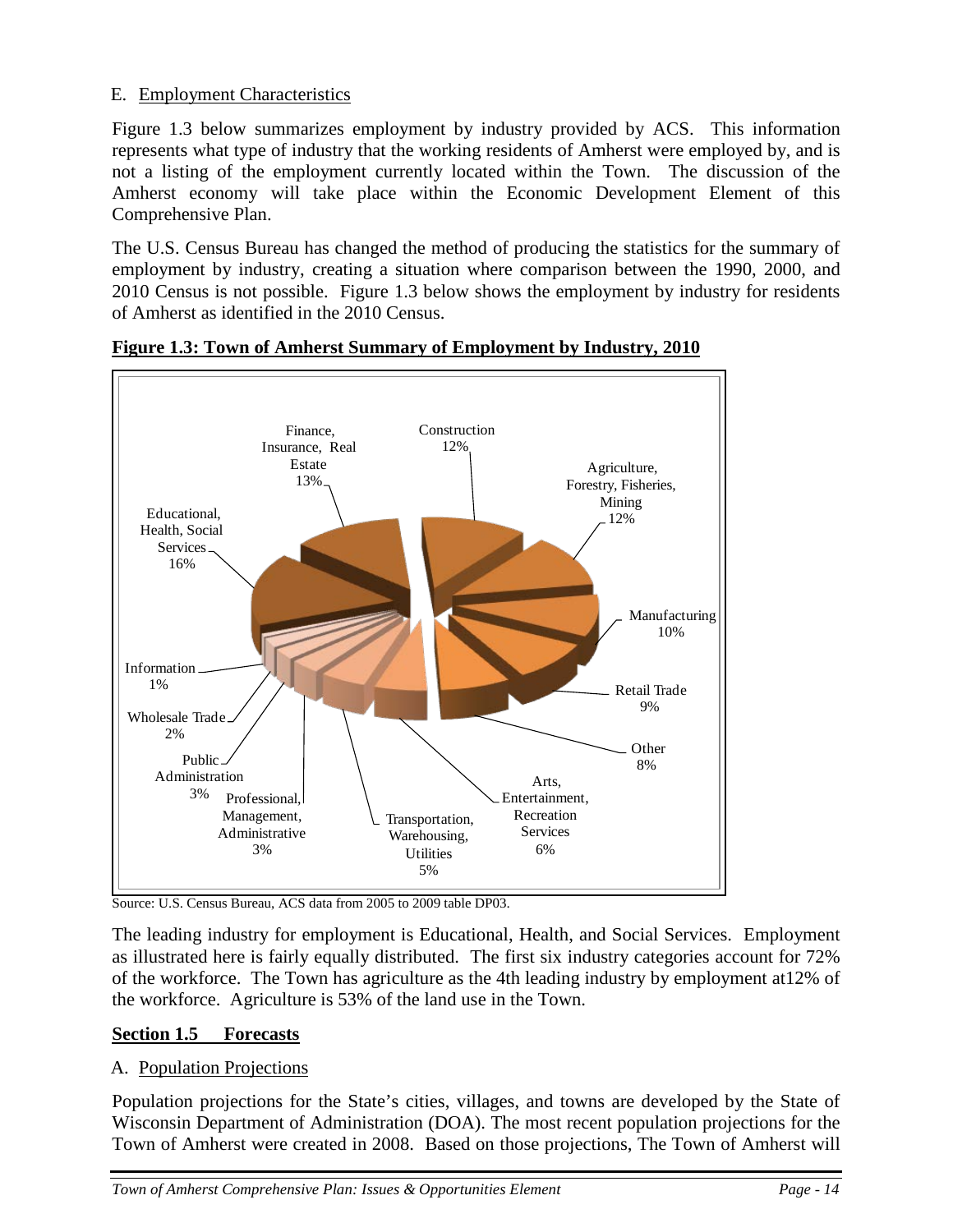grow to 1,642 residents by 2030. This represents an increase of 317 people or 24% over the 20 year period. It is believed that the State projections will be recalculated based on the 2010 Census, which totaled 175 people less for Amherst than the State's previous projection for that year. This compares with a projected increase of 12.9% for the entire County, for the same period. It should be noted that population projections are "best guesses" and should be used with caution.

The Town of Amherst Plan Commission has adopted the following projected population totals for the planning period:

# Yr 2015: **1,182** Yr 2020: **1,579** Yr 2025: **1,614** Yr 2030: **1,642**

## B. Household Projections

Household projections for the Town of Amherst are also based upon projections from the Wisconsin Department of Administration. As with population, the projections were created in 2008. Based on these projections, Town of Amherst will grow to 623 households in 2030, an increase of 55 households.

2015: **569** households 2020: **591** households 2025: **610** households 2030: **623** households

The number of persons per household has been steadily declining in the Town of Amherst, from 3.11 persons in 1990 to 2.53 persons in 2010 (See Table 1.5 above). Based on the State population and household projections, the persons per household in 2030 would be 2.64.

## C. Employment Projections

Future job opportunities outside of the agriculture sector are expected to be located in the Stevens Point urban area, Waupaca, and the Fox Valley area. Jobs will most likely be found in the service, health care, finance, real estate, construction, and manufacturing sectors.

Agricultural use occupies a significant portion of the Town's land base. Discussions with farm operators indicate that positive changes in the agriculture sector have occurred since the completion of the Town of Amherst Comprehensive Plan in 2005. The outlook for success of the agriculture sector indicates an opportunity for increased employment. Refer to Chapter 5, Agricultural, Natural, and Cultural Resources Element for an additional discussion of agricultural employment.

## **Section 1.6 Vision Statement**

The Town of Amherst recognizes change will occur over the next twenty years that may alter the character of the community. Due to this anticipated change, the Town offers the following statement of how it envisions a future based on community values over this time period:

The Town will continue to work to maintain the rural character of the community, preserving, protecting and enhancing natural resources and open spaces.

Growth is to be managed in a financially sound manner that does not negatively impact the Town's ability to provide services. While agriculture continues to be the predominant land use and the cornerstone of our Town's economy, thoughtfully planned residential areas and small commercial development are encouraged to maintain the tax base. Higher intensity uses are to be carefully planned to contribute to our rural lifestyle.

The Town of Amherst continues to work with area municipalities to solve common problems and enhance the quality of life for present and future generations.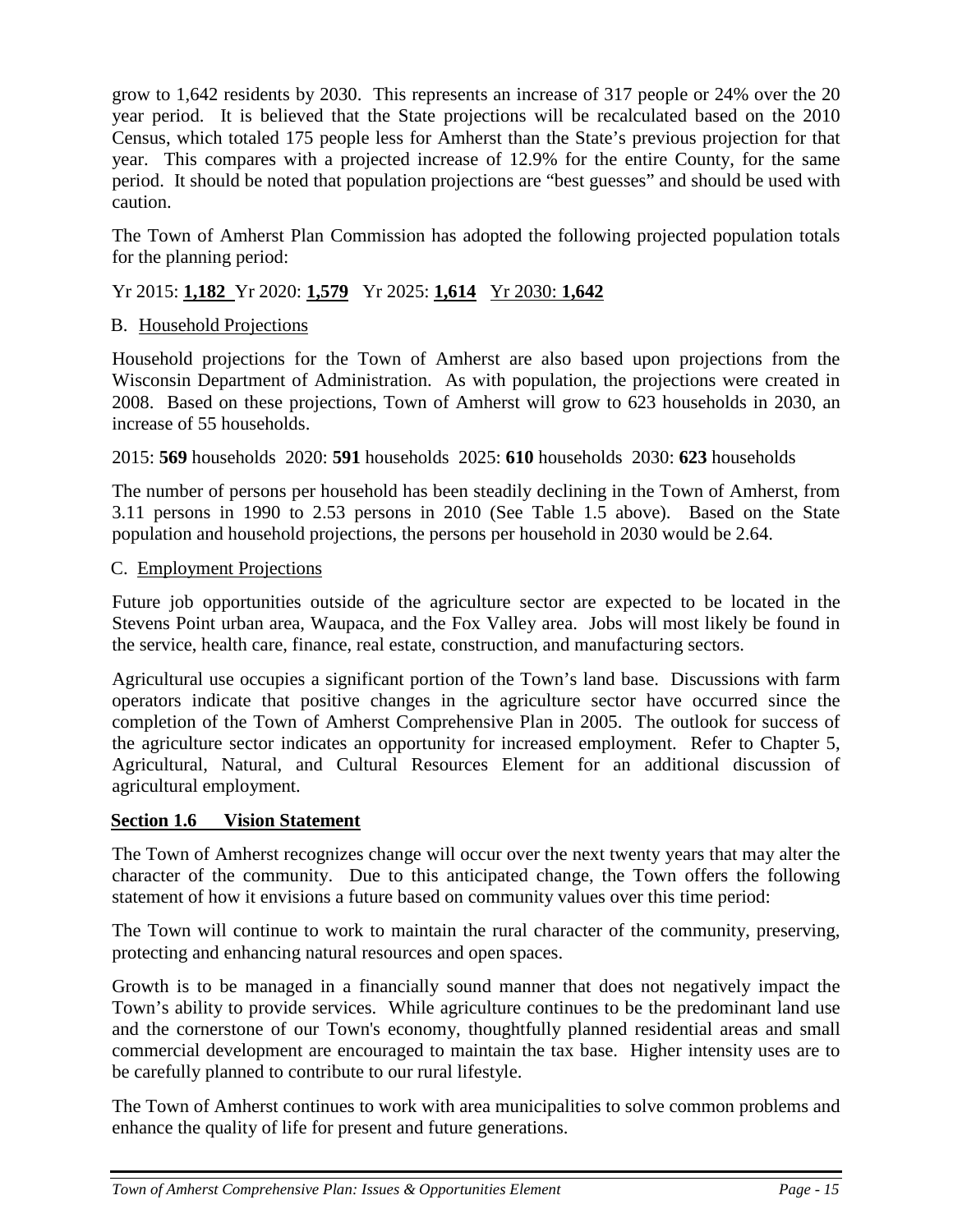To achieve this desired future, residents and community leaders recognize the necessity and importance of individual rights and community interests, encouraging citizen involvement and open communication.

## **Section 1.7 Community Goals, Objectives, and Policies**

Town residents wish to manage growth in a manner that does not impede existing agricultural operations and still promotes a more rural lifestyle. Town residents also recognize the importance that natural resources, such as the Tomorrow River, Lake Emily, Lime Lake and Bear Creek contribute toward the Town's character. Recognition of these assets should be taken into consideration as growth and development occur over time.

Goals, objectives and policies provide the framework for guiding future community development activities in the Town of Amherst. One means of deriving goals and policies is through issue identification. Many of the issue statements in the various plan elements are framed as questions. This was purposefully done so that answering the questions would help Plan Commissioners more easily form goal or policy statements.

Goals are stated as desirable conditions to strive toward in the future. They are common ideals of the community that can be achieved through the actions of government leaders, private enterprise and individuals.

Objectives are general targets to be achieved along the path of satisfying community goals.

Policies are more specific recommendations or methods of action to accomplish these stated objectives. Together these three pieces express the uniqueness of the community while providing guidance for desirable patterns of growth and development. The following statements are reflective of the overall desires of the community:

## A. Goals

- 1. Maintain the Town's rural character.
- 2. Manage and protect the Town's natural resources to ensure long term quality.
- 3. Promote a sound, stable, and sustainable economy.
- 4. Manage growth in a financially sound manner that does not negatively impact the Town's ability to provide services.

#### B. Objectives

- 1. Direct non-farm housing away from productive agricultural areas.
- 2. Protect important natural areas throughout the Town.
- 3. Ensure that newly developed or redeveloped areas are compatible with existing uses of land.
- 4. Recognize the importance of individual property rights.
- C. Policies
	- 1. Effective implementation tools, such as the Portage County Zoning Ordinance, official maps, and Town ordinances should be used and enforced.